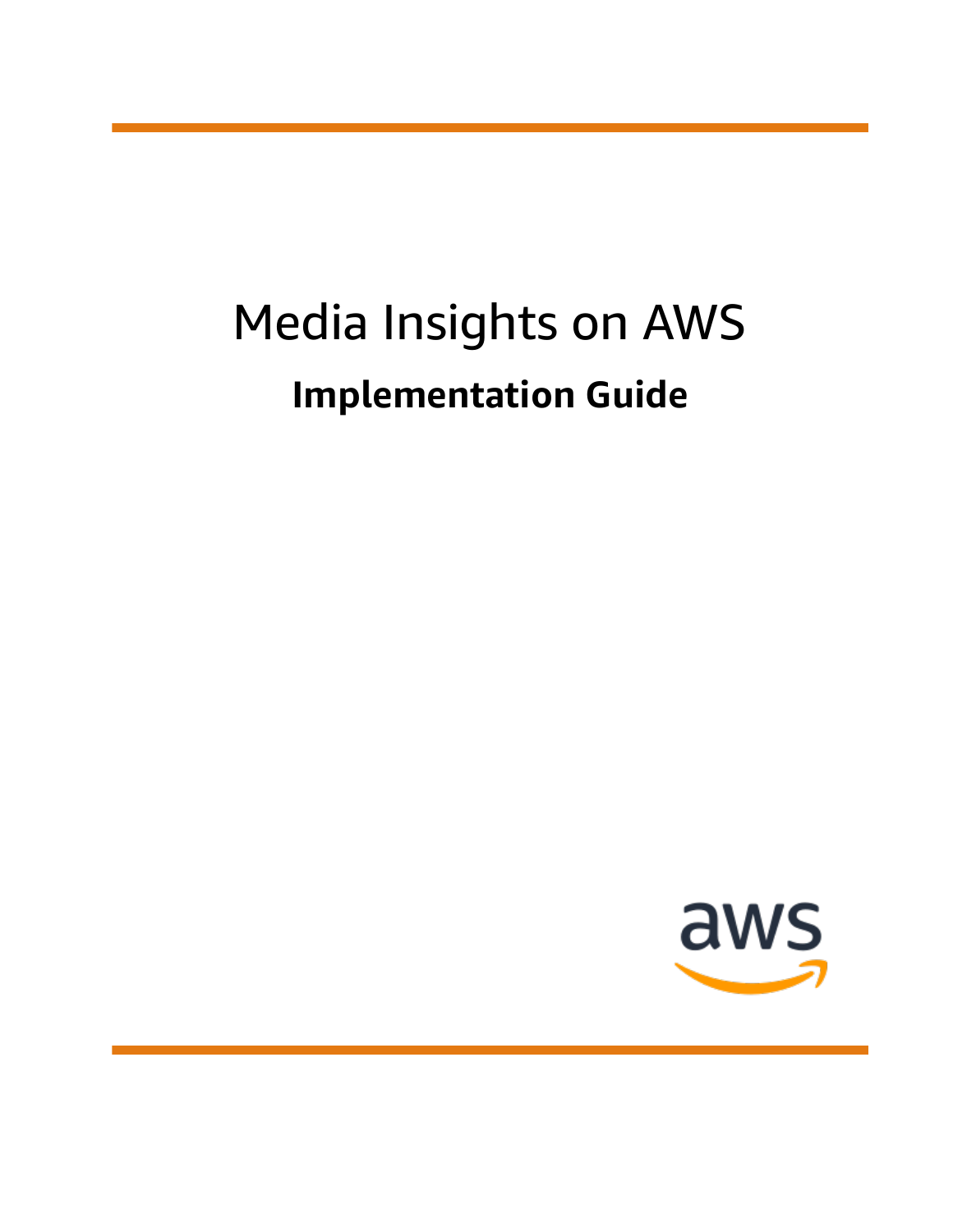#### **Media Insights on AWS: Implementation Guide**

Copyright © Amazon Web Services, Inc. and/or its affiliates. All rights reserved.

Amazon's trademarks and trade dress may not be used in connection with any product or service that is not Amazon's, in any manner that is likely to cause confusion among customers, or in any manner that disparages or discredits Amazon. All other trademarks not owned by Amazon are the property of their respective owners, who may or may not be affiliated with, connected to, or sponsored by Amazon.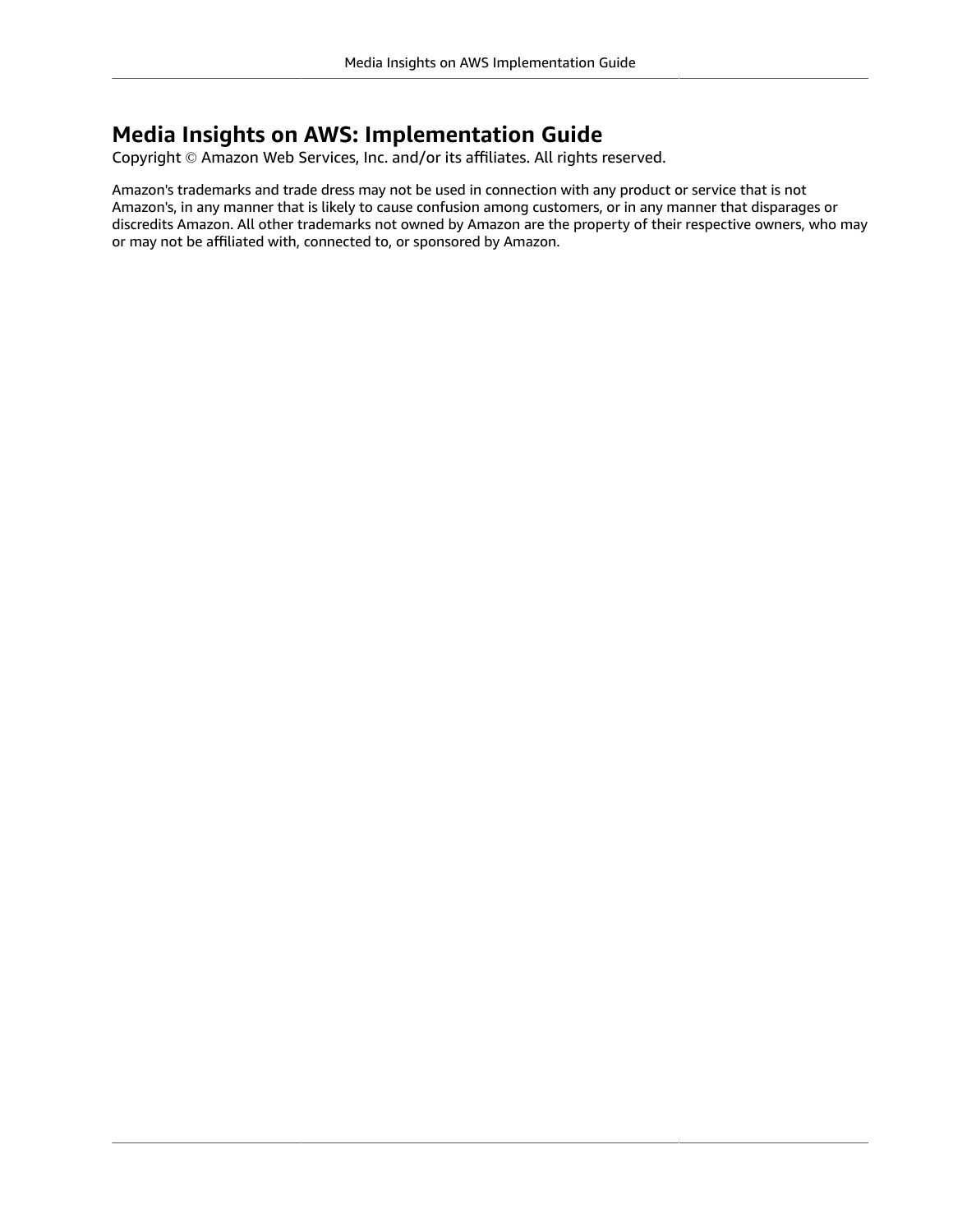### **Table of Contents**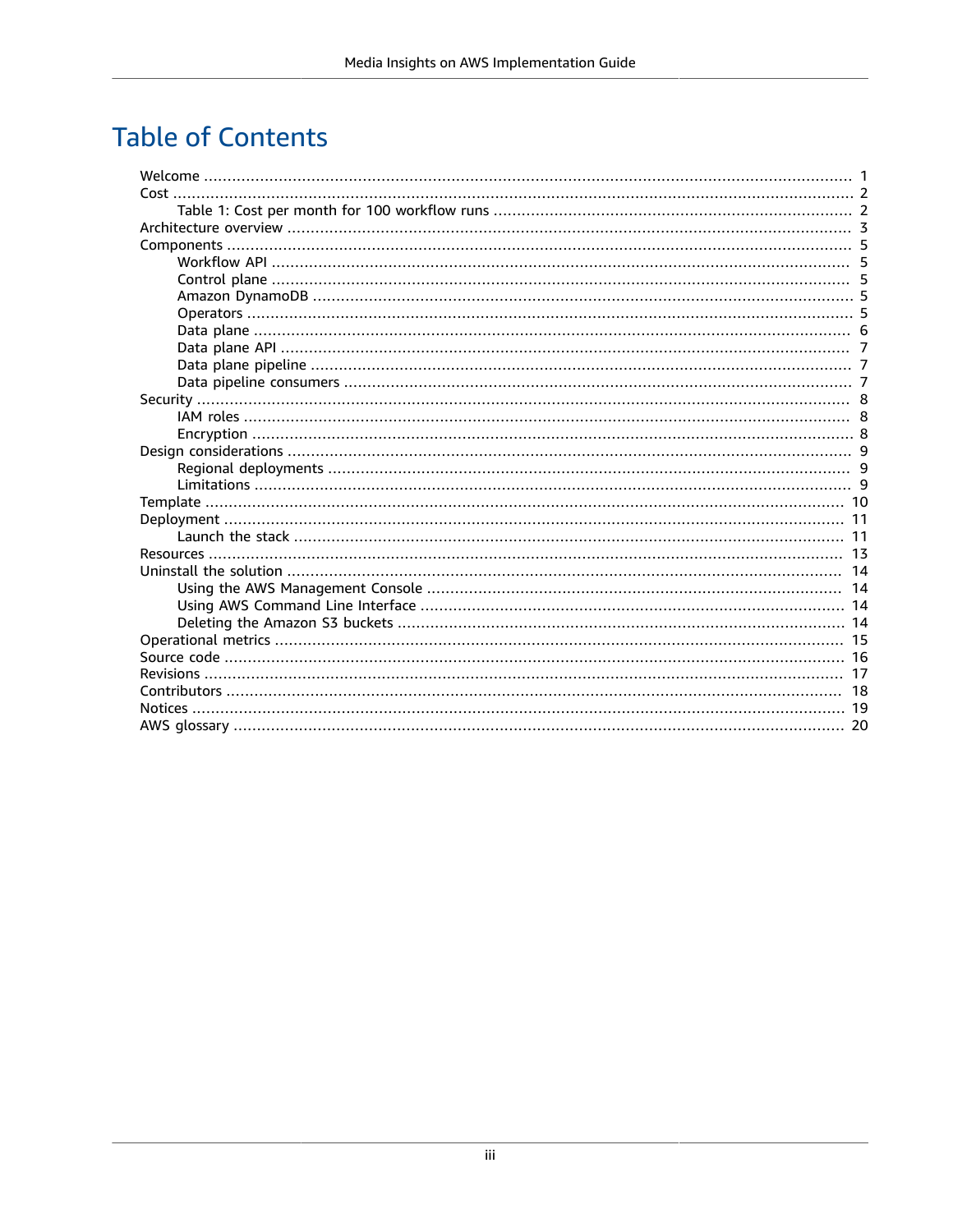# <span id="page-3-0"></span>Development framework for building applications that process multimedia

Publication date: *April 2021 ([last update](#page-19-0) (p. [17\)](#page-19-0): April 2022)*

Media Insights on AWS is a development framework for building applications that process videos, images, audio, and text with machine learning services on AWS. MIE takes care of workflow orchestration and data persistence so that you can focus on workflow development. By addressing the concerns of running workflows, MIE empowers you to build applications faster with the benefit of inheriting a prebuilt and robust back end.

Media Insights on AWS has been successfully used in a variety of scenarios, such as:

- Deriving video features for ad placement
- Transforming video content with redaction
- Indexing videos based on visual and audio content
- Translating videos for automated localization

For additional details and sample use cases, refer to How to rapidly prototype multimedia [applications](http://aws.amazon.com/blogs/media/how-to-rapidly-prototype-multimedia-applications-on-aws-with-the-media-insights-engine/) on AWS with the Media [Insights](http://aws.amazon.com/blogs/media/how-to-rapidly-prototype-multimedia-applications-on-aws-with-the-media-insights-engine/) Engine on the AWS Media Blog.

This solution does not provide a graphical user interface (GUI); however, the Content Analysis on AWS GitHub [repository](https://github.com/aws-solutions/content-analysis-on-aws) includes a reference application that features a GUI. Consider using this for your own implementation.

This implementation guide describes architectural considerations and configuration steps for deploying Media Insights on AWS in the AWS Cloud. It includes links to an AWS [CloudFormation](https://aws.amazon.com/cloudformation/) template that launches, configures, and runs the AWS services required to deploy this solution using AWS best practices for security and availability.

The guide is intended for developers who have practical experience architecting in the AWS Cloud. If you are not attempting to develop an application or service that processes videos, images, audio, or text then we recommend you implement another [solution](https://aws.amazon.com/solutions/) that better meets your needs.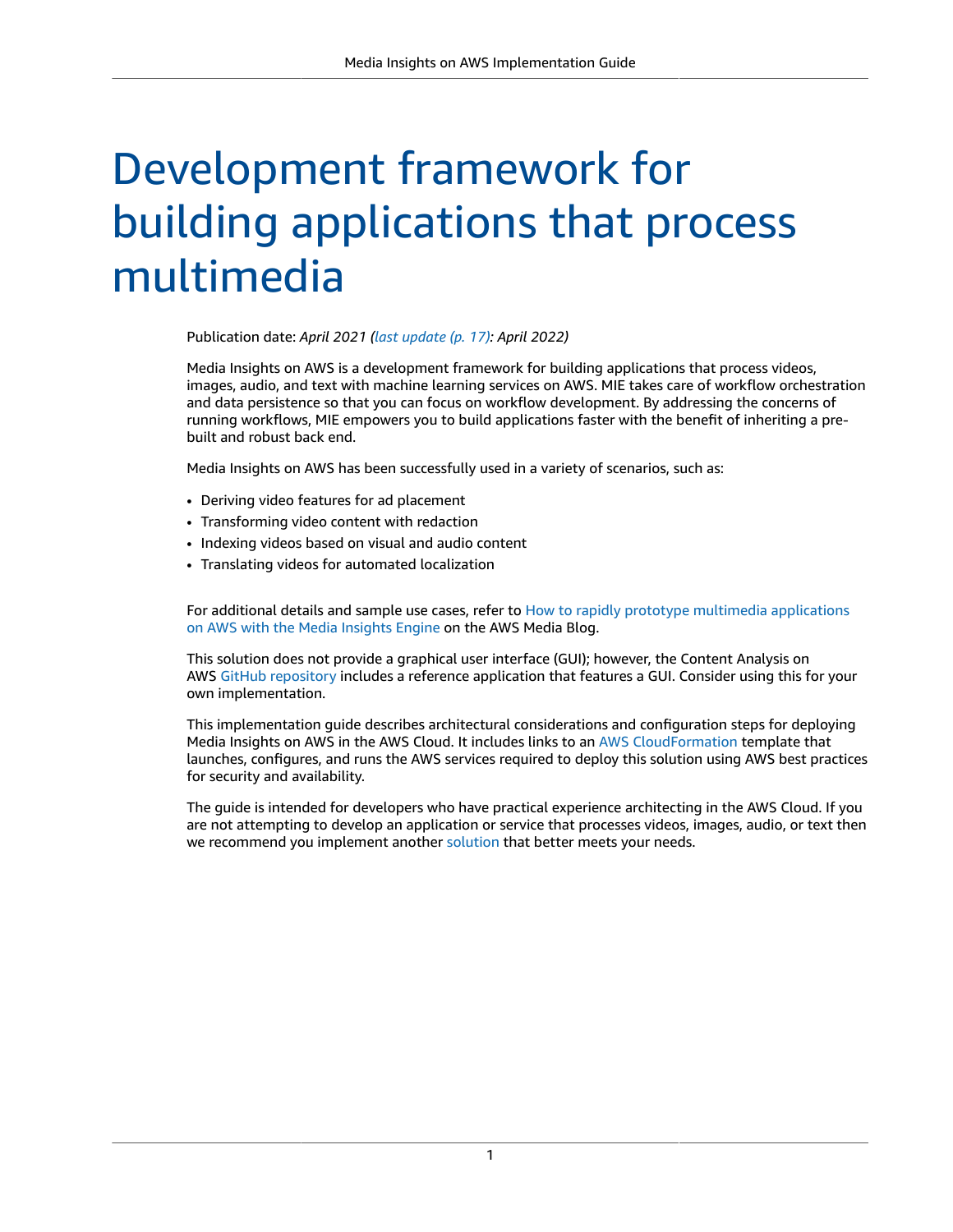## <span id="page-4-0"></span>Cost

You are responsible for the cost of the AWS services used while running this solution. As of April 2022, the cost for running this solution with the default settings in the US East (N. Virginia) Region is approximately **\$24 per month without free tiers**, or **\$13 per month with free tiers** for 100 workflow runs**.** Add approximately \$2.40 for each additional 100 workflow runs. Most MIE use cases are covered by the free tier for all AWS services except Amazon Kinesis and AWS Lambda.

## <span id="page-4-1"></span>Table 1: Cost per month for 100 workflow runs

| <b>AWS service</b> | Quantity                   | Cost      |
|--------------------|----------------------------|-----------|
| Amazon API Gateway | 1 million workflows        | \$3.50    |
| Amazon DynamoDB    | 1 million workflows        | \$0.25    |
| AWS Lambda         | 100 workflows              | \$4.75    |
| Amazon Kinesis     | 100 workflows              | \$12.56   |
| Amazon SQS         | 1 million workflows        | \$0.40    |
| Amazon SNS         | 1 million workflows        | No charge |
| Amazon S3          | 100 workflows              | \$2.30    |
| AWS X-Ray          | 100 workflows              | \$0.0005  |
|                    | <b>Total monthly cost:</b> | \$23.76   |

This solution uses the following resources that are billed on a monthly basis.

The costs in Table 1 are for the Media Insights on AWS framework only. User-defined workflows might call other services, such as Amazon Rekognition, which are not included in this estimate. Prices are subject to change. For full details, refer to the pricing webpage for each AWS service you will be using in this solution.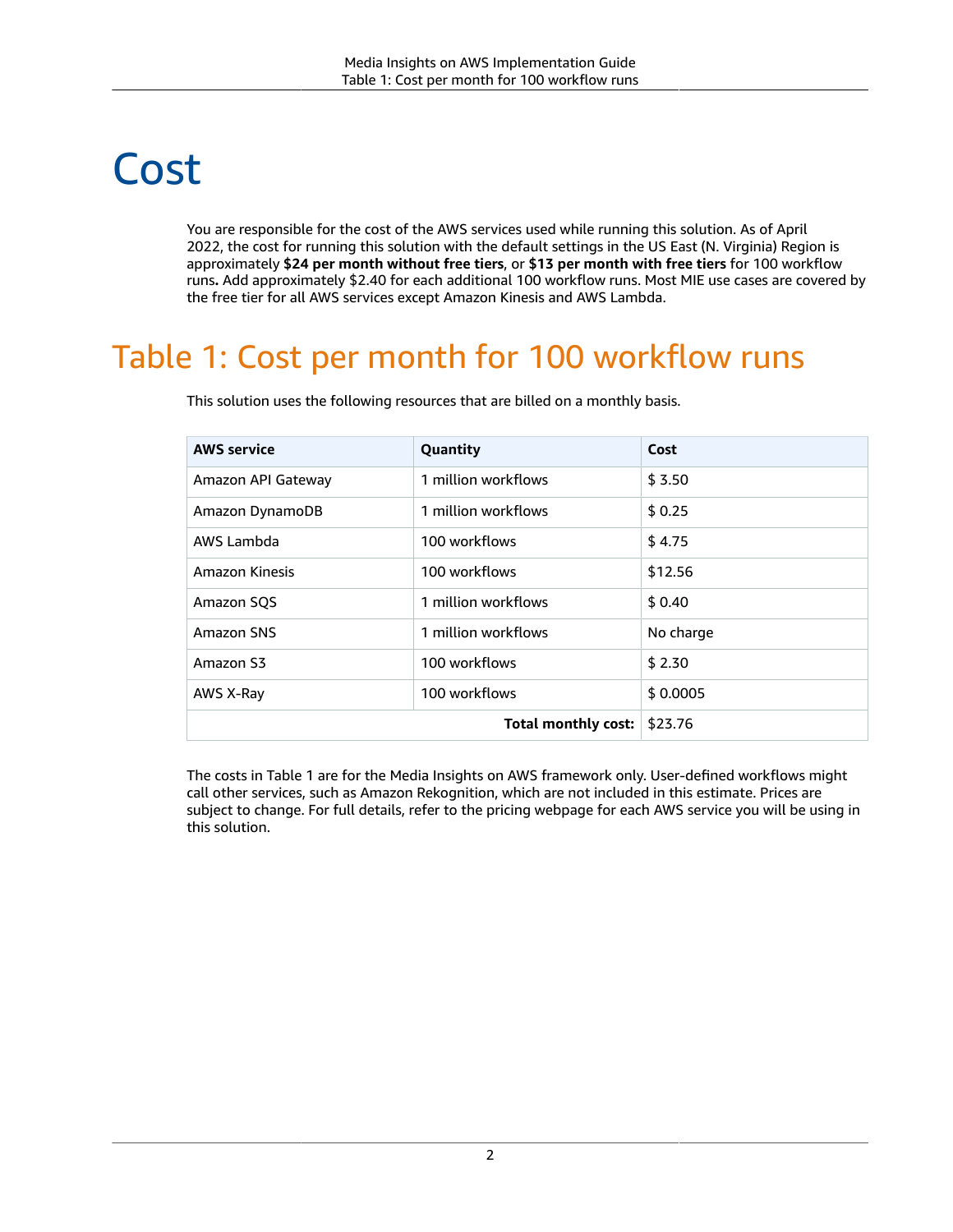## <span id="page-5-0"></span>Architecture overview

Deploying this solution with the default parameters builds the following environment in the AWS Cloud.



#### **Figure 1: Media Insights on AWS architecture**

The AWS CloudFormation template provisions the following resources:

- 1. An Amazon API [Gateway](http://aws.amazon.com/api-gateway/) resource for the control plane REST API. This resource is the entry point where requests to create, read, update, delete (CRUD), or run workflows begin.
- 2. AWS [Lambda](http://aws.amazon.com/lambda/) and [Amazon](http://aws.amazon.com/sqs/) Simple Queue Service (Amazon SQS) resources to support workflow orchestration and translating user-defined workflows into AWS Step [Functions](http://aws.amazon.com/step-functions/). A Lambda function updates workflow-related tables in DynamoDB, at which point CRUD workflow requests finish. Requests to run workflows begin when another Lambda function saves the request to an SQS queue. The queue is later read and run by the WorkflowScheduler Lambda function that controls how many workflows can run at the same time.
- 3. Amazon [DynamoDB](http://aws.amazon.com/dynamodb/) tables to store workflow-related data, such as state machine definitions for operators, workflow configurations, and workflow run status.
- 4. A Step Functions resource that is created when a user defines a new workflow using the workflow API. When the WorkflowScheduler Lambda function starts a workflow, it starts the Step Functions resource, which then invokes a series of Lambda functions that call external services and/or download results from those services. When all of the Lambda functions in a workflow have fully run, then a Lambda function is called to update the workflow status in Amazon DynamoDB.
- 5. Lambda functions for using the following commonly used services in Media Insights on AWS workflows: Amazon [Rekognition](http://aws.amazon.com/rekognition/), Amazon [Comprehend](http://aws.amazon.com/comprehend/), Amazon [Translate,](http://aws.amazon.com/translate/) Amazon [Transcribe](http://aws.amazon.com/transcribe/), [Amazon](http://aws.amazon.com/polly/) Polly, and AWS Elemental [MediaConvert](http://aws.amazon.com/mediaconvert/). Operators consist of Lambda functions that call external services and/or download results from those services. They are invoked by a state machine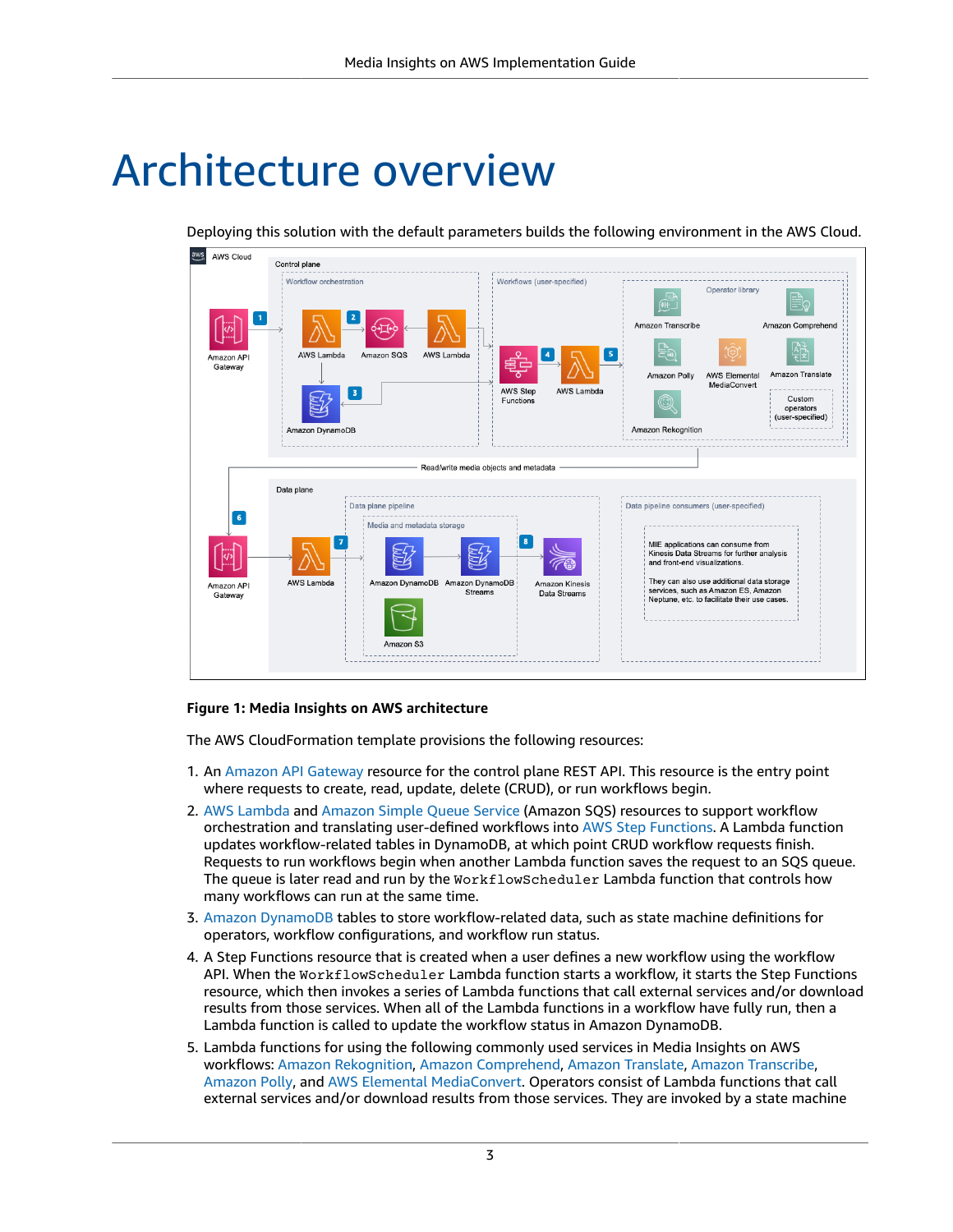in Step Functions, as prescribed by the workflow definition. These Lambda functions save results to long-term storage via the data plane REST API.

- 6. An Amazon API Gateway resource for the data plane REST API. Operators save results to long-term storage by calling this API.
- 7. [Amazon](http://aws.amazon.com/s3/) Simple Storage Service (Amazon S3), DynamoDB, and DynamoDB Streams for media and metadata data storage. The Lambda function behind the data plane API directly accesses Amazon S3 and Amazon DynamoDB to perform incoming CRUD requests. That Lambda function saves files, such as binary media files or JSON metadata files, in Amazon S3. A pointer to those files is saved in an Amazon DynamoDB table. Finally, a time-ordered sequence of modifications to that table are saved in an Amazon DynamoDB Stream and an Amazon Kinesis Data Streams resource.
- 8. [Amazon](http://aws.amazon.com/kinesis/data-streams/) Kinesis Data Streams for interfacing with external applications. A Kinesis data stream provides an interface for external applications to access data stored in the Media Insights on AWS data plane. This interface is appropriate for feeding downstream data stores, such as the Amazon OpenSearch Service (OpenSearch Service) or Amazon Neptune, that support specialized data access patterns required by end-user applications. In order to feed a downstream data store, you must implement a consumer (for example, an AWS Lambda function) that consumes records from the data stream and performs the necessary extract, transform, and load (ETL) tasks needed for the external application.

#### **Note**

The ETL tasks that feed downstream data stores are entirely use-case dependent and therefore must be user-defined. The Media Insights on AWS [Developer](https://s3.amazonaws.com/solutions-reference/aws-media-insights-engine/latest/aws-media-insights-engine-developer-guide.pdf) Guide includes detailed instructions for implementing ETL functions in MIE.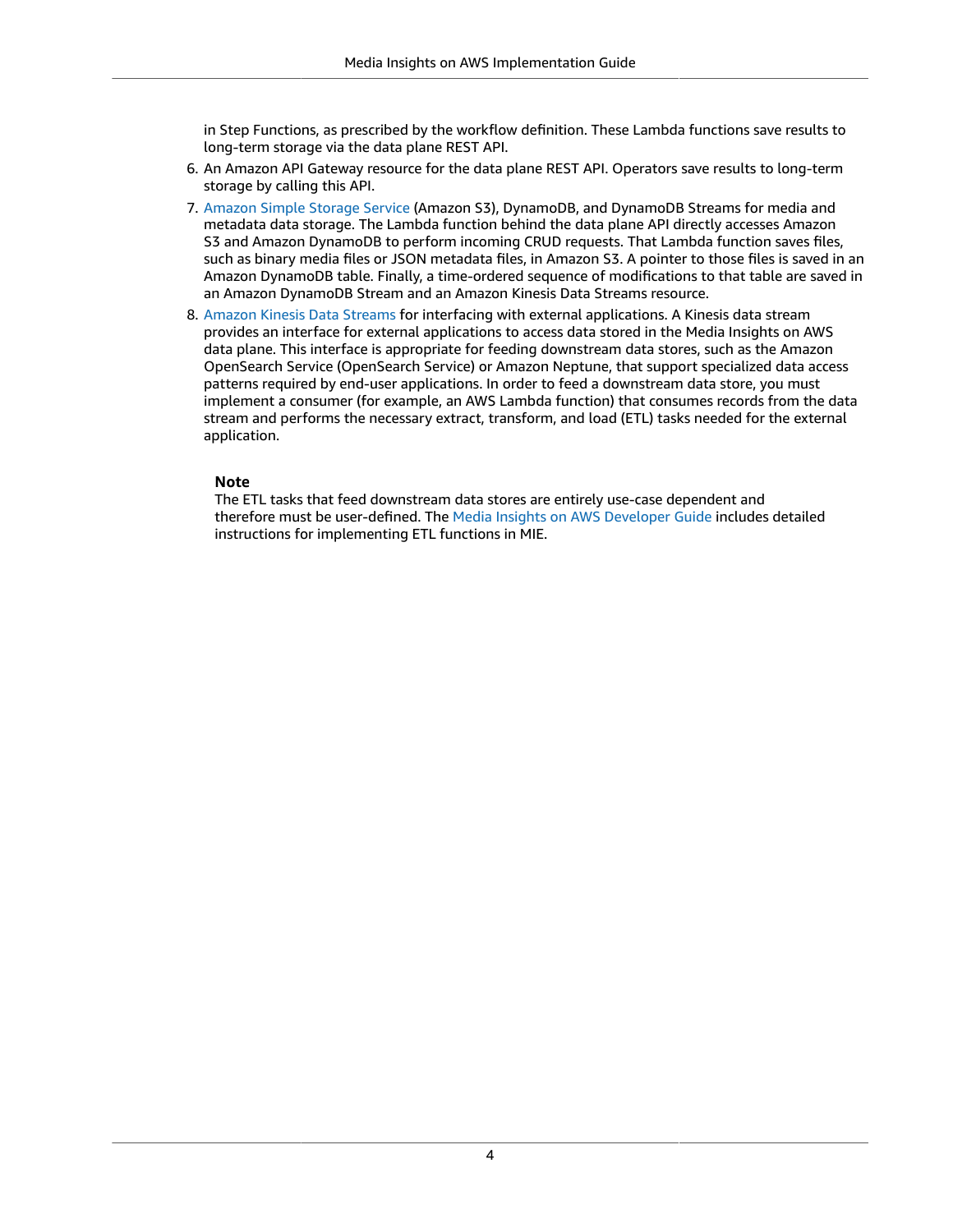# <span id="page-7-0"></span>Solution components

## <span id="page-7-1"></span>Workflow API

This API creates, updates, deletes, runs, and monitors workflows.



#### **Figure 2: Media Insights on AWS control plane**

## <span id="page-7-2"></span>Control plane

This includes the workflow API and state machines for workflows. Workflow state machines are composed of operators from the Media Insights on AWS operator library. When operators within the state machine are run, they interact with the Media Insights on AWS data plane to store and retrieve derived asset and metadata generated from the workflow.

Use the control plane to create, read, update, and delete (CRUD) custom operators and workflows, and to execute those workflows.

### <span id="page-7-3"></span>Amazon DynamoDB

The following Amazon DynamoDB tables store workflow-related data:

- **Workflow** This table records user-defined workflows.
- **Workflow Execution** This table records the details of every workflow run.
- **Operations** This table records details for each operator in the operator library, such as references to Lambda functions and default runtime parameters.
- **Stage** This table records the auto-generated AWS Step Functions code needed for each operator.
- **System** This table records system-wide configurations, such as maximum concurrent workflows.

### <span id="page-7-4"></span>**Operators**

Operators are generated state machines that call AWS Lambda functions to perform media analysis or media transformation tasks. Users can define custom operators, but the Media Insights on AWS operator library includes the following pre-built operators: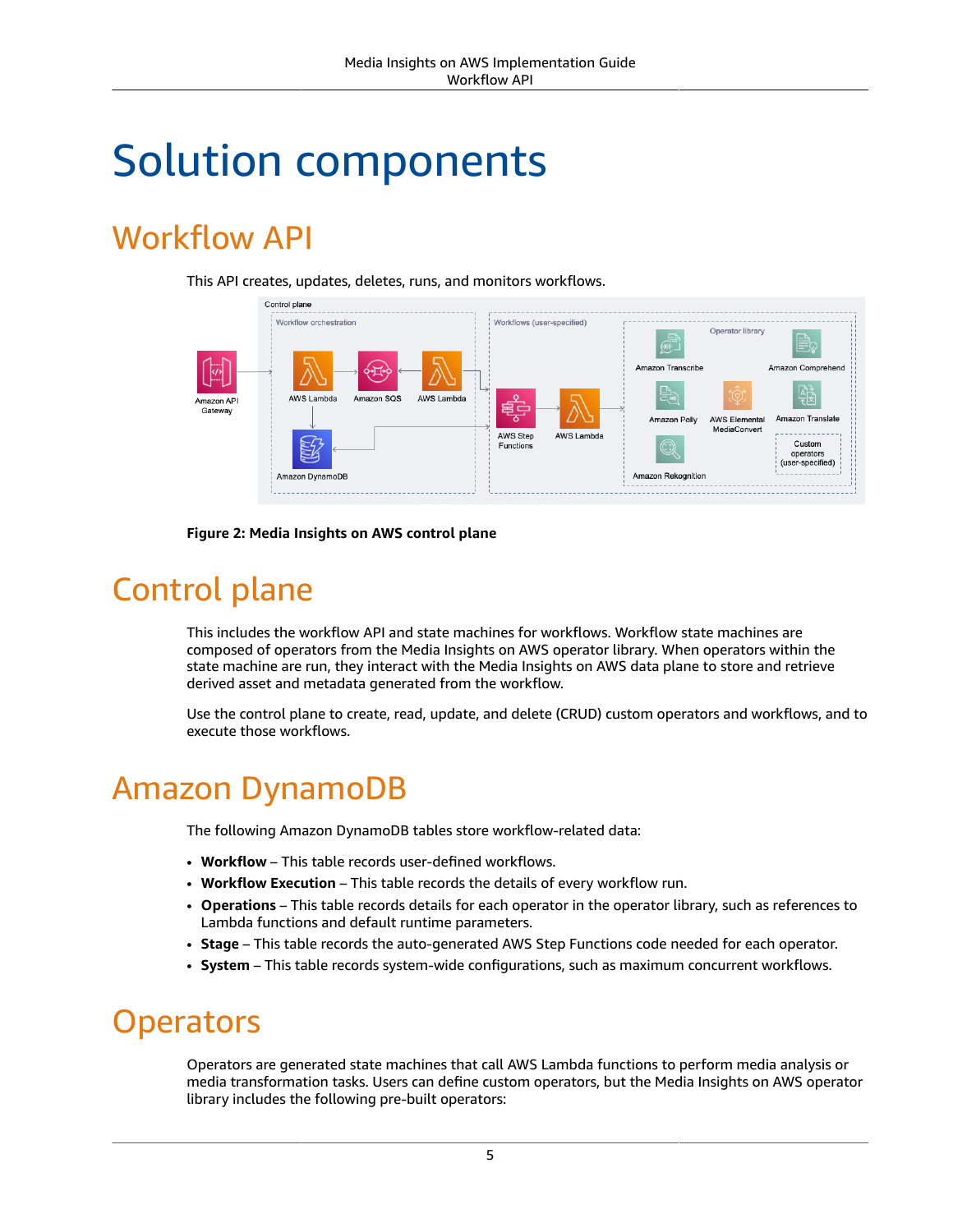- **Celebrity Recognition** An asynchronous operator to identify celebrities in a video using Amazon Rekognition.
- **Content Moderation** An asynchronous operator to identify unsafe content in videos using Amazon Rekognition.
- **Face Detection** An asynchronous operator to identify faces in videos using Amazon Rekognition.
- **Face Search** An asynchronous operator to identify faces from a custom face collection in videos using Amazon Rekognition.
- **Label Detection** An asynchronous operator to identify objects in a video using Amazon Rekognition.
- **Person Tracking** An asynchronous operator to identify people in a video using Amazon Rekognition.
- **Shot Detection** An asynchronous operator to identify camera shots in a video using Amazon Rekognition.
- **Text Detection** An asynchronous operator to identify text in a video using Amazon Rekognition.
- **Technical Cue Detection** An asynchronous operator to identify technical cues such as end credits, color bars, and black bars in a video using Amazon Rekognition.
- **Comprehend Key Phrases** An asynchronous operator to find key phrases in text using Amazon Comprehend.
- **Comprehend Entities** An asynchronous operator to find references to real-world objects, dates, and quantities in text using Amazon Comprehend.
- **Create SRT Captions** A synchronous operator to generate SRT formatted caption files from a video transcript generated by Amazon Transcribe.
- **Create VTT Captions** A synchronous operator to generate VTT formatted caption files from a video transcript generated by Amazon Transcribe.
- **Media Convert** An asynchronous operator to transcode input video into mpeg4 format using AWS Elemental MediaConvert.
- **Media Info** A synchronous operator to read technical tag data for video files.
- **Polly** An asynchronous operator that turns input text into speech using Amazon Polly.
- **Thumbnail** An asynchronous operator that generates thumbnail images for an input video file using AWS Elemental MediaConvert.
- **Transcribe** An asynchronous operator to convert input audio to text using Amazon Transcribe.
- **Translate** An asynchronous operator to translate input text using Amazon Translate.



**Figure 3: Media Insights on AWS data plane**

### <span id="page-8-0"></span>Data plane

This stores the media assets and metadata generated by workflows. Implement a consumer of the Kinesis data stream in the data plane to extract, transform, and load (ETL) data from the master Media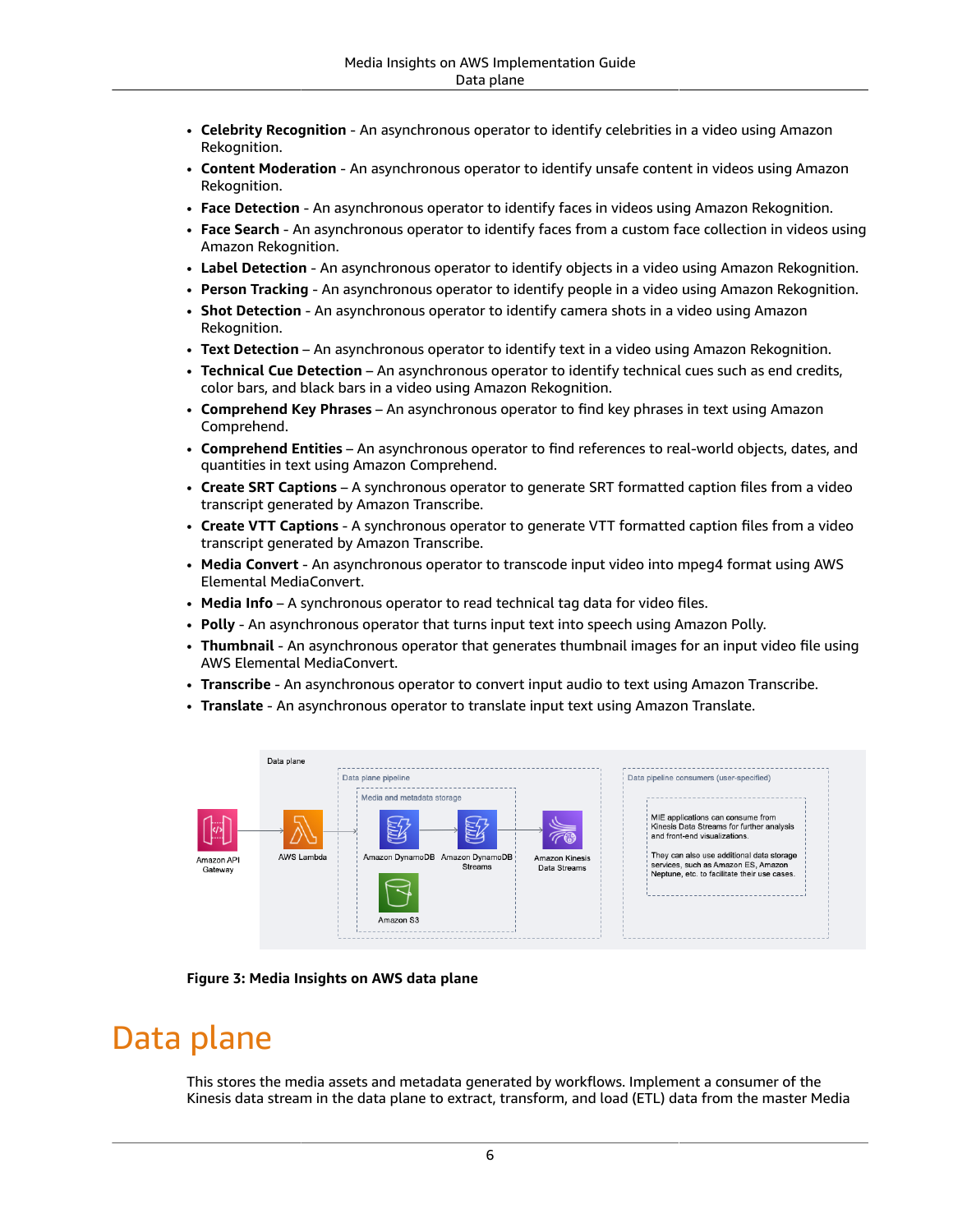Insights on AWS data store to downstream databases that support the data access patterns required by end-user applications.

## <span id="page-9-0"></span>Data plane API

This API creates, updates, deletes, and retrieves media assets and metadata.

## <span id="page-9-1"></span>Data plane pipeline

This pipeline stores metadata for an asset that can be retrieved using an object's AssetId and Metadata type. Writing data to the pipeline initiates a copy of the data to be stored in Kinesis Data Streams. This data stream is the interface that end-user applications can connect to use data stored in the Media Insights on AWS data plane.

## <span id="page-9-2"></span>Data pipeline consumers

Changes to the data plane DynamoDB table are reflected in a Kinesis data stream. For each record in that data stream, data pipeline consumers perform the necessary extract, transform, and load (ETL) tasks needed to replicate data, such as media metadata, to the data stores used by external applications. These ETL tasks are entirely use-case dependent and therefore must be user-defined. The [Media Insights](https://s3.amazonaws.com/solutions-reference/aws-media-insights-engine/latest/aws-media-insights-engine-developer-guide.pdf) on AWS [Developer](https://s3.amazonaws.com/solutions-reference/aws-media-insights-engine/latest/aws-media-insights-engine-developer-guide.pdf) Guide includes detailed instructions for implementing data pipeline consumers.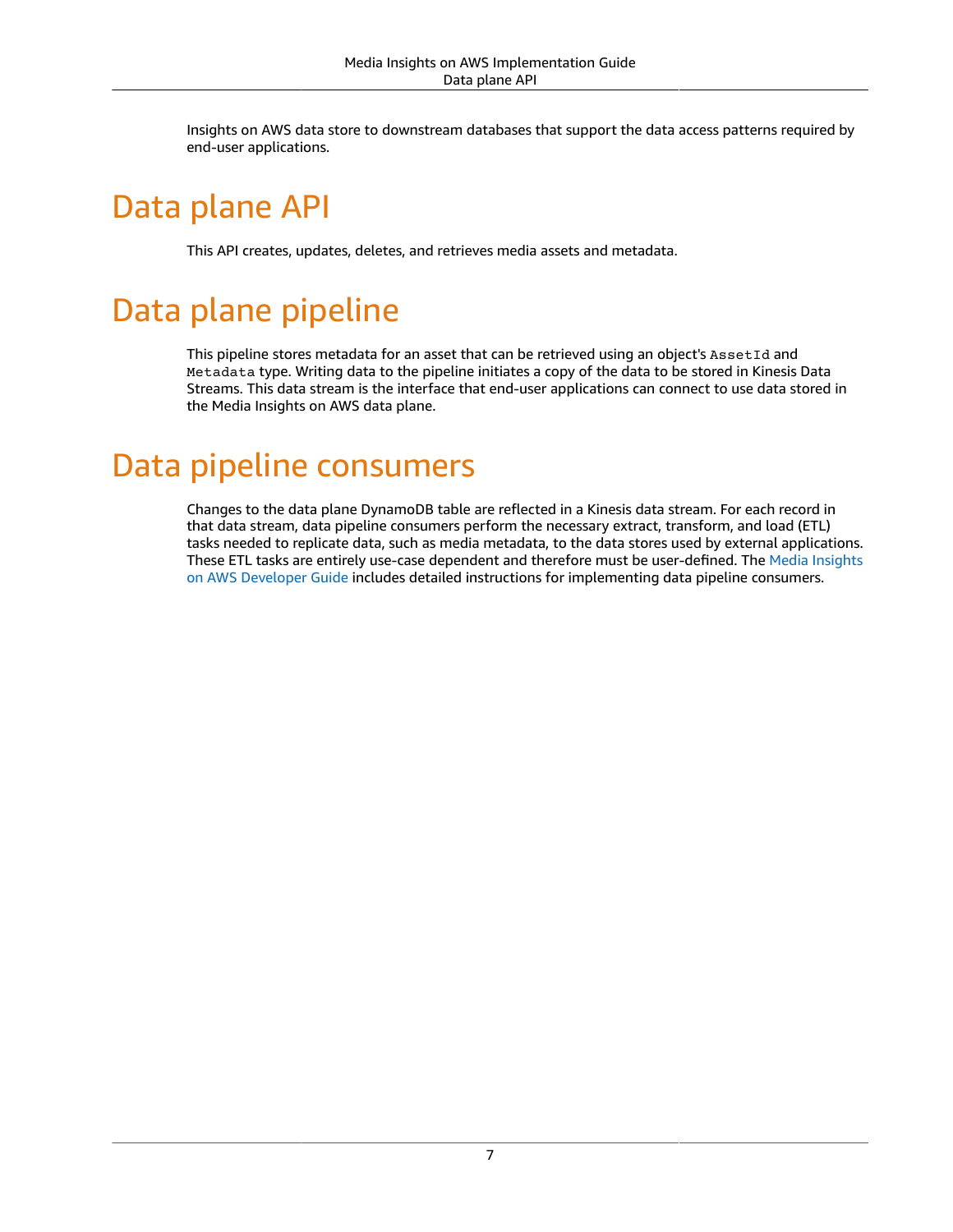# <span id="page-10-0"></span>**Security**

When you build systems on AWS infrastructure, security responsibilities are shared between you and AWS. This [shared](http://aws.amazon.com/compliance/shared-responsibility-model/) model reduces your operational burden because AWS operates, manages, and controls the components including the host operating system, the virtualization layer, and the physical security of the facilities in which the services operate. For more information about AWS security, visit AWS [Cloud](http://aws.amazon.com/security/) [Security.](http://aws.amazon.com/security/)

Media Insights on AWS uses AWS\_IAM to authorize REST API requests. Refer to the documentation for your chosen HTTP client to learn how to use AWS\_IAM in your application.

### <span id="page-10-1"></span>IAM roles

AWS Identity and Access Management (IAM) roles allow customers to assign granular access policies and permissions to services and users on the AWS Cloud. This solution creates IAM roles that grant the solution's AWS Lambda functions access to create Regional resources.

## <span id="page-10-2"></span>Encryption

To adhere to security best practices, the solution's stack creates a dedicated AWS Key [Management](http://aws.amazon.com/kms) [Service](http://aws.amazon.com/kms) (AWS KMS) customer managed key in your account. Therefore, to access data derived by MIE outside of using MIE interfaces, such as APIs and data pipelines, you must use (and have access to) that encryption key to decrypt the data. If that key gets deleted, that data will be irrecoverable. For details about encryption keys, refer to the AWS Key [Management](https://docs.aws.amazon.com/whitepapers/latest/kms-best-practices/welcome.html) Service Best Practices AWS Whitepaper. Rotation of customer managed keys is the responsibility of the customer. For more information, refer to AWS KMS [concepts](https://docs.aws.amazon.com/kms/latest/developerguide/concepts.html) in the *AWS KMS Developer Guide*.

#### **Note**

You cannot immediately delete a customer managed key. You can only schedule key deletion for a scheduled time in the future, to avoid instantly rendering your data inoperable. If you delete the stack, the key is retained by default for 30 days.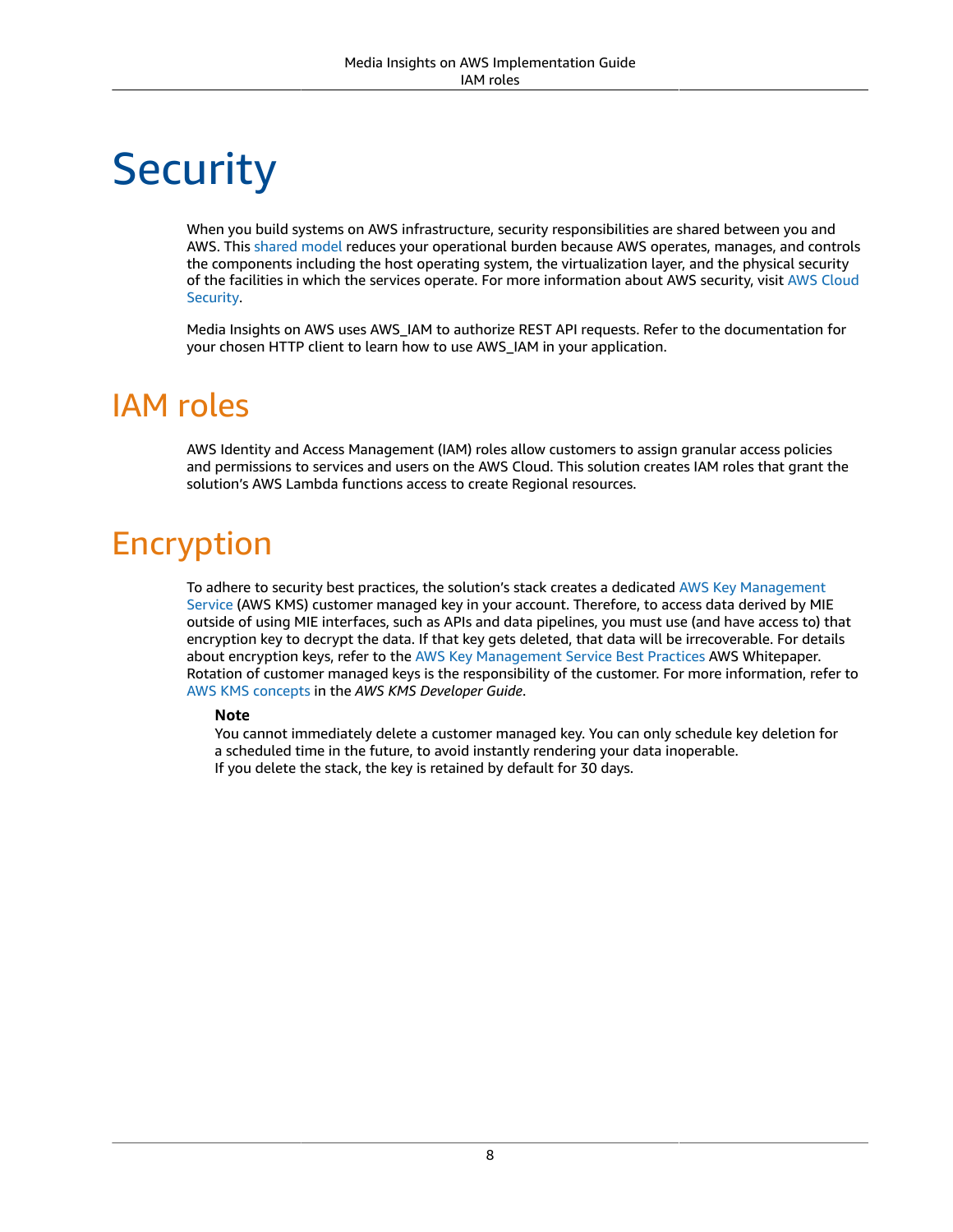# <span id="page-11-0"></span>Design considerations

## <span id="page-11-1"></span>Regional deployments

This solution can use operators for certain AWS services, which are not currently available in all AWS Regions. You must launch this solution in an AWS Region where the AWS services are available. For the most current availability by Region, refer to the AWS [Regional](http://aws.amazon.com/about-aws/global-infrastructure/regional-product-services/) Services List.

## <span id="page-11-2"></span>Limitations

Media Insights on AWS does not inherently limit media attributes such as file size or video duration. Those limitations depend on the services used in user-defined workflows. For example, if a workflow uses Amazon Rekognition, then that workflow will be subject to the [guidelines and quotas](https://docs.aws.amazon.com/rekognition/latest/dg/limits.html) listed in the *Amazon Rekognition Developer Guide*.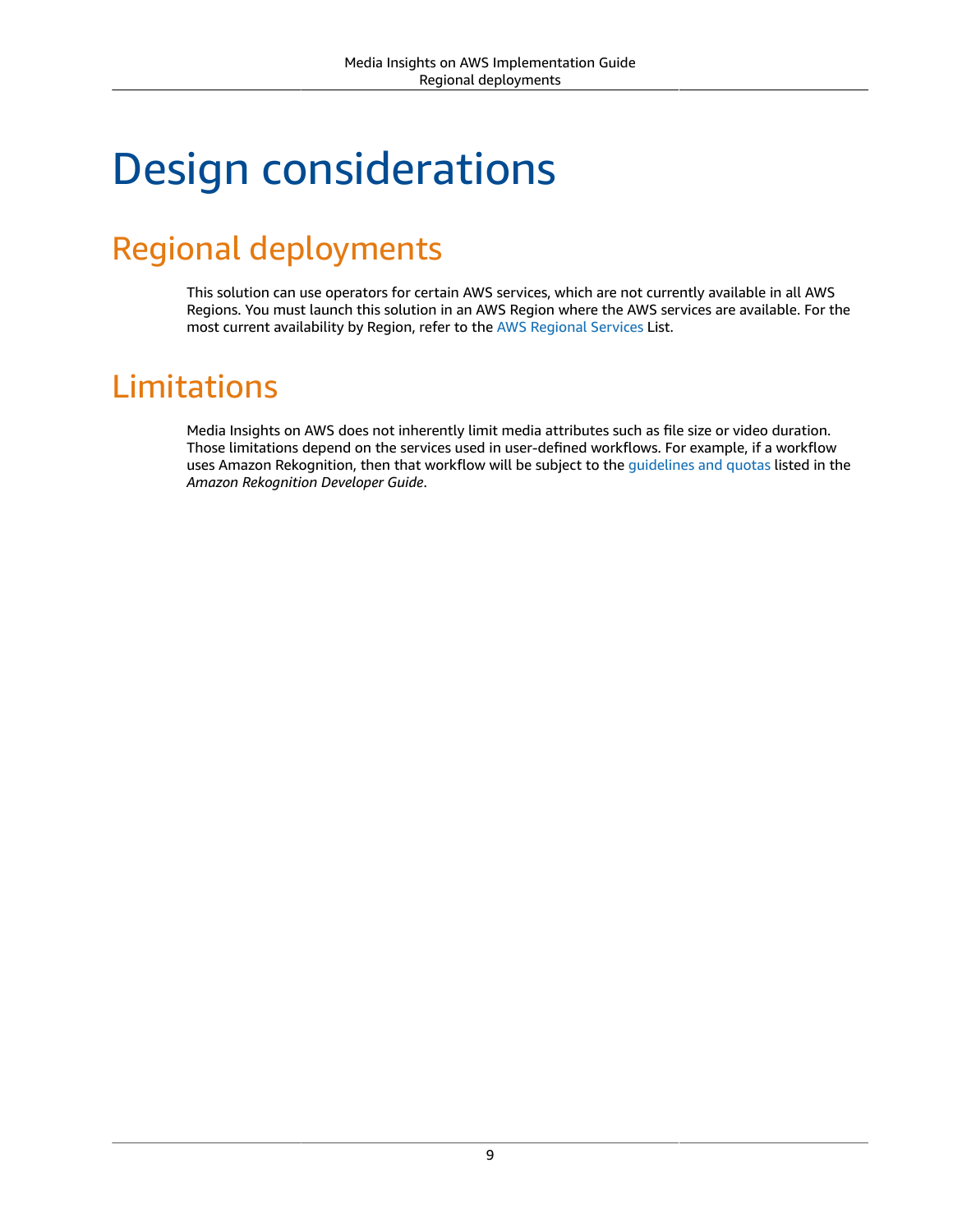# <span id="page-12-0"></span>AWS CloudFormation template

To automate deployment, this solution uses AWS CloudFormation. It includes the following CloudFormation template, which you can download before deployment:



**media-insights-stack.template:** Use this template

to launch the solution and all associated components. The default configuration deploys Amazon API Gateway, AWS Lambda, Amazon Simple Notification Service (Amazon SNS), Amazon Simple Queue Service (Amazon SQS), Amazon DynamoDB, AWS Step Functions, Amazon Simple Storage Service (Amazon S3), Amazon Kinesis Data Streams, and AWS Identity and Access Management (IAM). You can customize the template to meet your specific needs.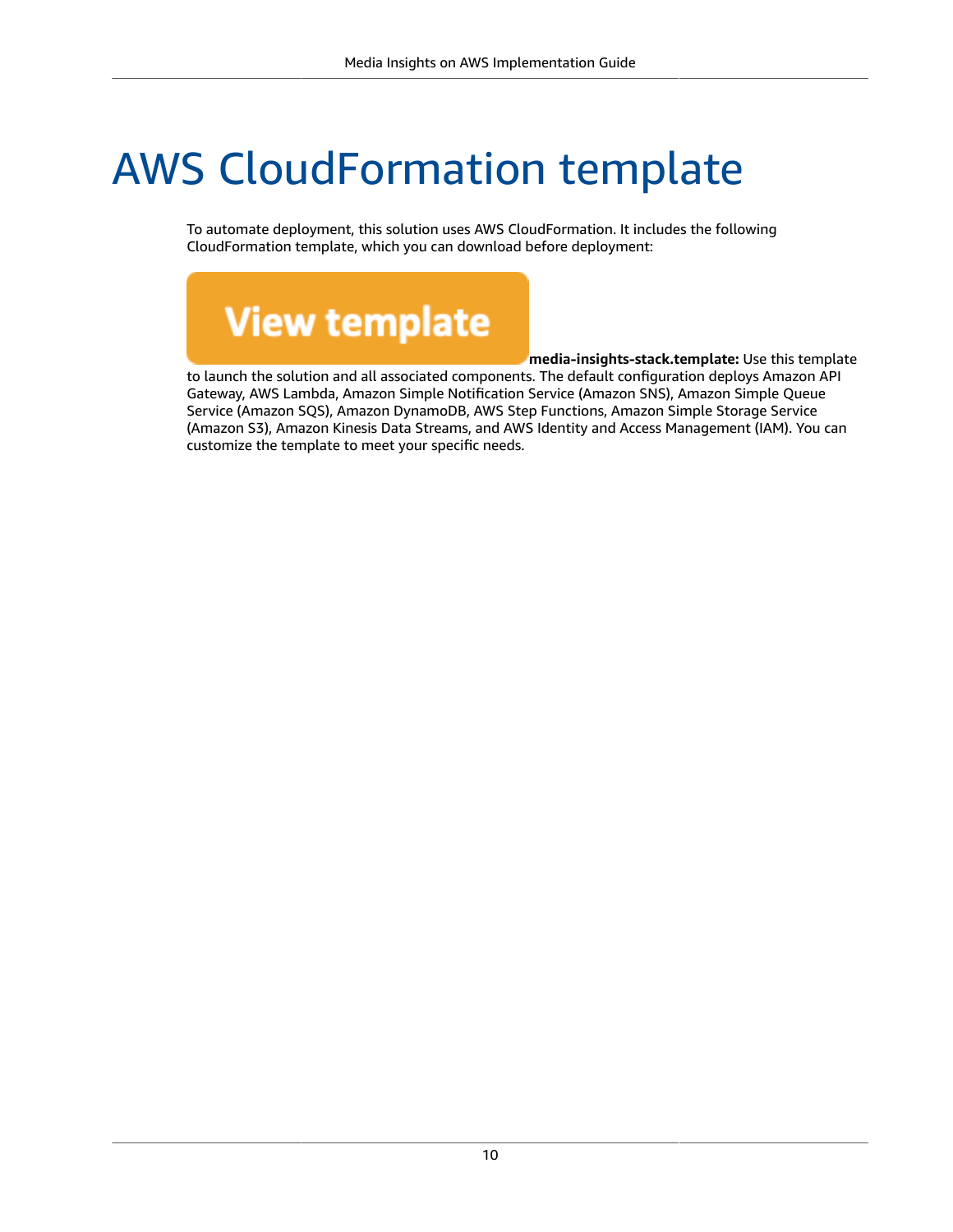## <span id="page-13-0"></span>Automated deployment

Before you launch the solution, review the architecture, components, and network security considerations discussed in this guide. Follow the step-by-step instructions in this section to configure and deploy the solution into your account.

**Time to deploy:** Approximately 10 minutes

### <span id="page-13-1"></span>Launch the stack

This automated AWS CloudFormation template deploys the Media Insights Engine solution in the AWS Cloud.

#### **Note**

You are responsible for the cost of the AWS services used while running this solution. For more details, visit the [Cost \(p. 2\)](#page-4-0) section in this guide, and refer to the pricing webpage for each AWS service used in this solution.

1. Sign in to the AWS Management Console and select the button to launch the media-insightsstack AWS CloudFormation template.



Alternatively, you can [download](https://solutions-reference.s3.amazonaws.com/aws-media-insights-engine/latest/media-insights-stack.template) the template as a starting point for your own implementation.

- 2. The template launches in the US East (N. Virginia) Region by default. To launch the solution in a different AWS Region, use the Region selector in the console navigation bar.
- 3. On the **Create stack** page, verify that the correct template URL is in the **Amazon S3 URL** text box and choose **Next**.
- 4. On the **Specify stack details** page, assign a name that is less than 13 characters long to your solution stack. This ensures all the resources in the Media Insights on AWS stack remain under the maximum length allowed by CloudFormation. For information about naming character limitations, refer to [IAM](https://docs.aws.amazon.com/IAM/latest/UserGuide/reference_iam-limits.html) [and STS Limits](https://docs.aws.amazon.com/IAM/latest/UserGuide/reference_iam-limits.html) in the *AWS Identity and Access Management User Guide*.
- 5. Under **Parameters**, review the parameters for this solution template and modify them as necessary. This solution uses the following default values.

| <b>Parameter</b>                | <b>Default</b> | <b>Description</b>                                                                                                                                                                          |
|---------------------------------|----------------|---------------------------------------------------------------------------------------------------------------------------------------------------------------------------------------------|
| <b>Max Concurrent Workflows</b> | 5              | Identifies the maximum<br>number of workflows to<br>run concurrently. When the<br>maximum is reached, additional<br>workflows are added to a wait<br>queue. Recommended range is<br>2 to 5. |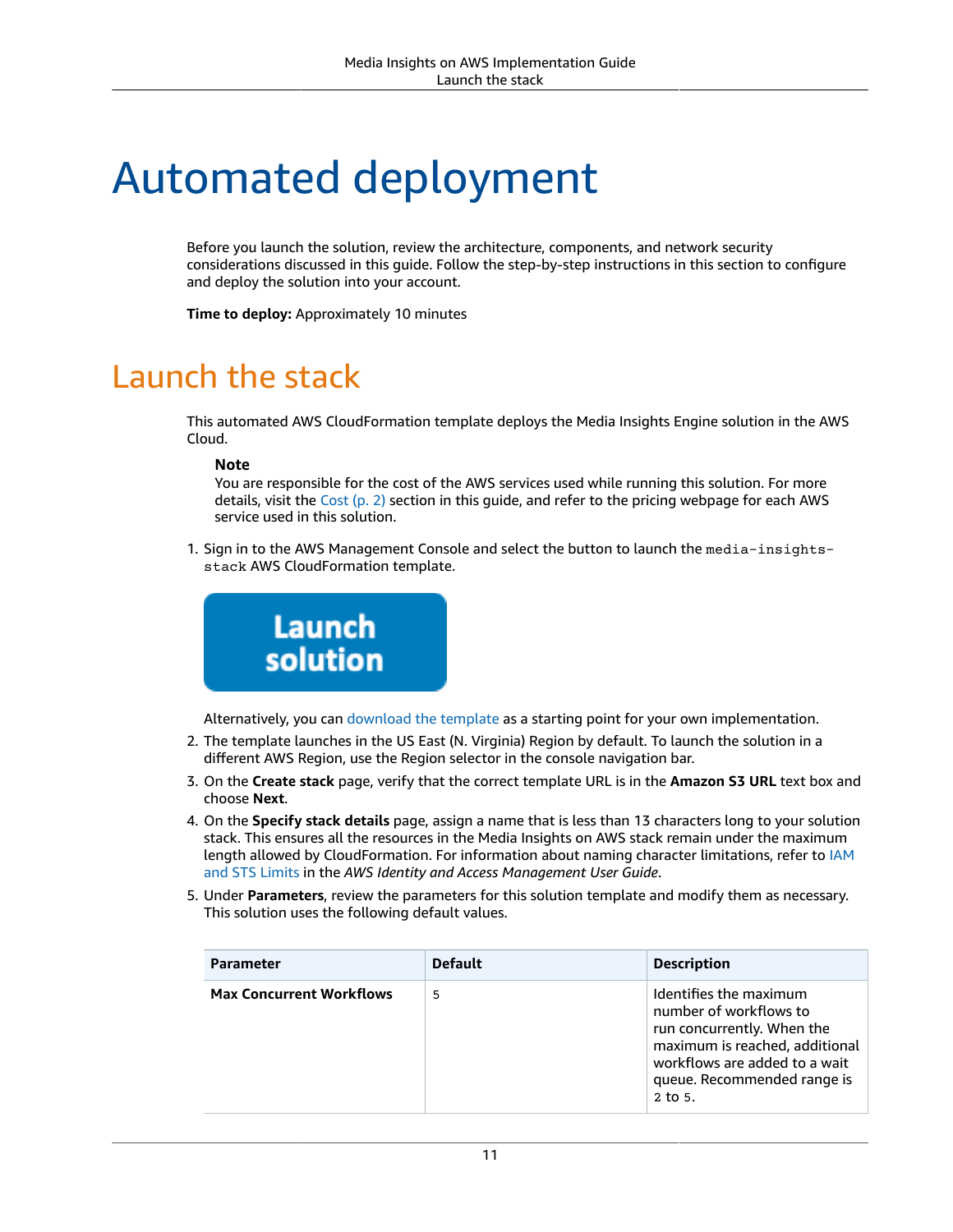| <b>Parameter</b>                 | <b>Default</b> | <b>Description</b>                                                                                                                                                                                                                                                  |
|----------------------------------|----------------|---------------------------------------------------------------------------------------------------------------------------------------------------------------------------------------------------------------------------------------------------------------------|
| <b>Deploy Analytics Pipeline</b> | true           | Determines whether to<br>deploy a metadata streaming<br>pipeline that can be consumed<br>by downstream analytics<br>platforms. By default, this<br>capability is activated when<br>the solution is deployed. Set<br>to false to deactivate this<br>capability.      |
| <b>Deploy Test Resources</b>     | false          | Determines whether to deploy<br>test resources that contain<br>Lambda functions required<br>for integration and end-to-<br>end testing. By default, this<br>capability is deactivated when<br>the solution is deployed. Set to<br>true to activate this capability. |
| <b>Turn on X-Ray Trace</b>       | false          | Determines whether to activate<br>Active Xray tracing on all entry<br>points to the stack. By default,<br>this capability is deactivated<br>when the solution is deployed.<br>Set to true to activate this<br>capability.                                           |
| <b>External Bucket ARN</b>       | (none)         | Specify the Amazon S3 ARN for<br>media files that Media Insights<br>on AWS needs permission to<br>read as inputs to workflows.<br>Leave blank if the Media<br>Insights on AWS data plane<br>bucket is the only source for<br>media files.                           |
| <b>Send Anonymous Data</b>       | true           | Send anonymous data about<br>Media Insights on AWS<br>performance to AWS to help<br>improve the quality of this<br>solution.                                                                                                                                        |
| <b>Solution ID</b>               | SO0163         | AWS Solution ID used to track<br>performance in anonymous<br>data.                                                                                                                                                                                                  |

6. Choose **Next**.

- 7. On the **Configure stack options** page, choose **Next.**
- 8. On the **Review** page, review and confirm the settings. Check the box acknowledging that the template will create AWS Identity and Access Management (IAM) resources.
- 9. Choose **Create stack** to deploy the stack.

You can view the status of the stack in the AWS CloudFormation Console in the **Status** column. You should receive a CREATE\_COMPLETE status in approximately ten minutes.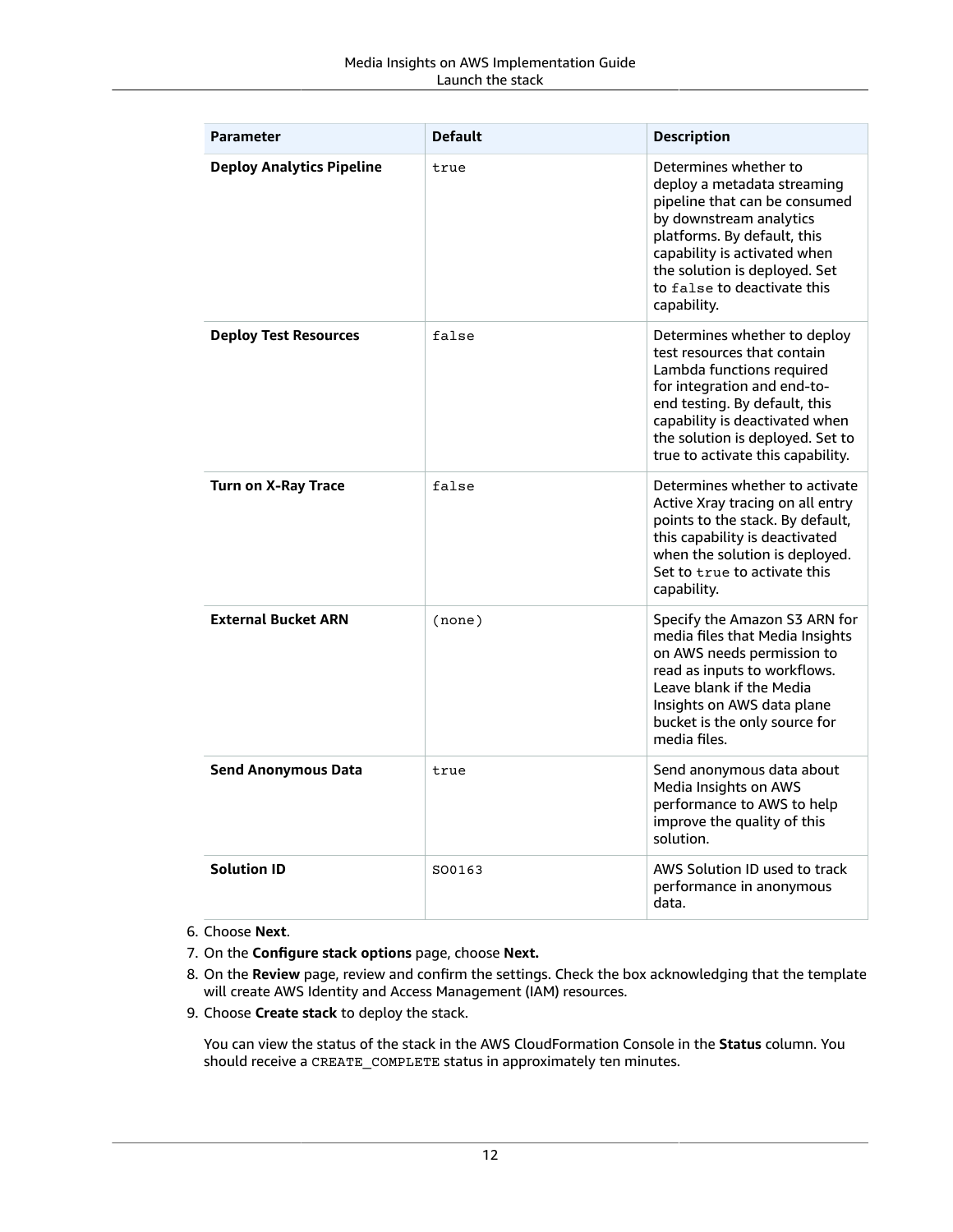# <span id="page-15-0"></span>Additional resources

| <b>AWS services</b>                  |                                            |  |
|--------------------------------------|--------------------------------------------|--|
| • AWS CloudFormation                 | $\bullet$ Amazon Transcribe                |  |
| • Amazon API Gateway                 | • Amazon Polly                             |  |
| • AWS Lambda                         | • AWS Flemental MediaConvert               |  |
| • Amazon DynamoDB                    | • AWS Step Functions                       |  |
| • Amazon Simple Notification Service | • Amazon Kinesis Data Streams              |  |
| • Amazon Simple Queue Service        | • Amazon Simple Storage Service            |  |
| • Amazon Rekognition                 | • AWS Identity and Access Management (IAM) |  |
| • Amazon Comprehend                  | • AWS X-Ray                                |  |
| $\bullet$ Amazon Translate           | • AWS Key Management Service               |  |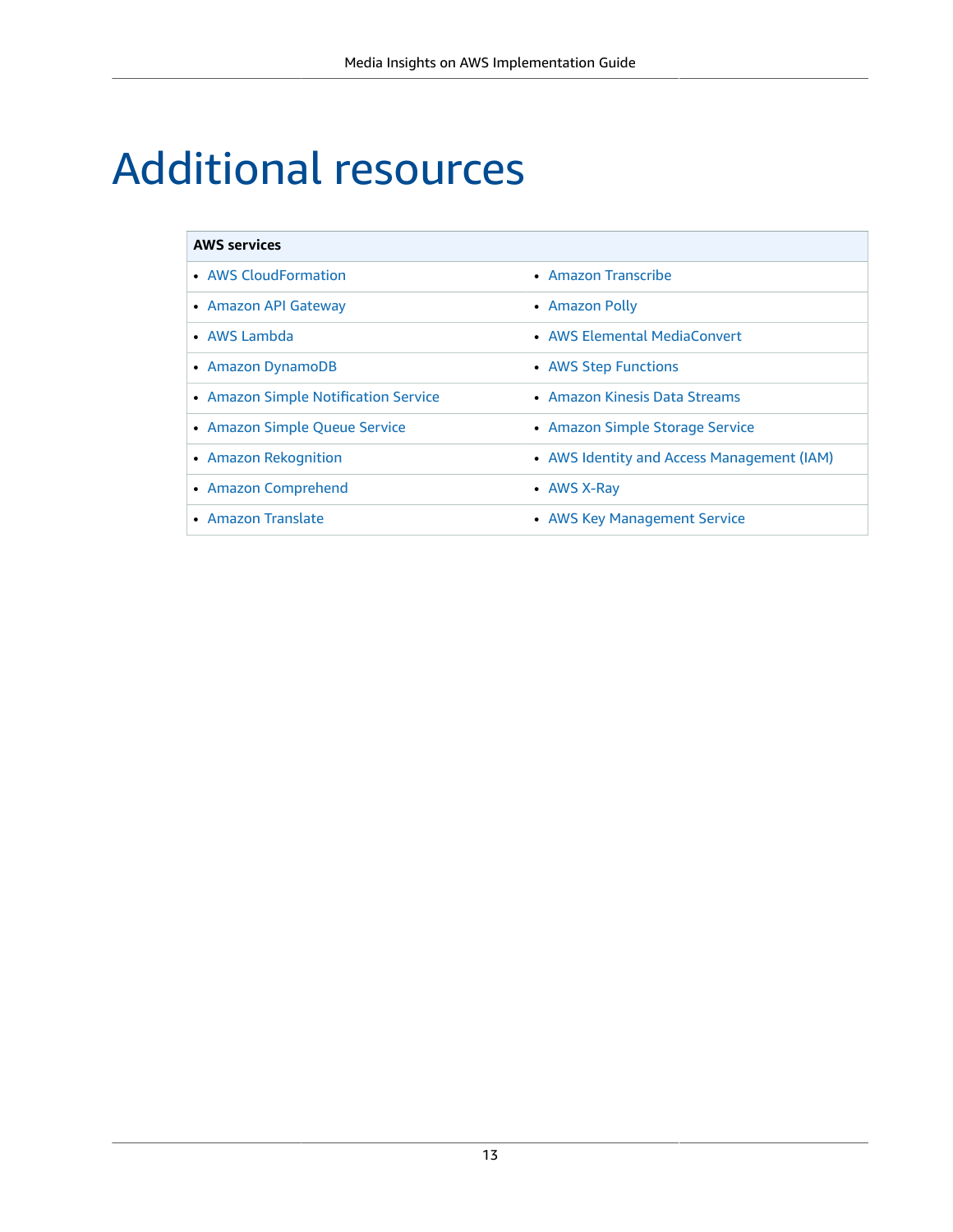## <span id="page-16-0"></span>Uninstall the solution

To uninstall the Media Insights on AWS solution, delete the AWS CloudFormation stack. This will delete all the resources created by the template except the Dataplane S3 bucket and the DataplaneLogs bucket. These two buckets will be retained when the solution stack is deleted in order to help prevent accidental data loss. You can use either the AWS Management Console or the AWS Command Line Interface (AWS CLI) to empty, then delete those S3 buckets after deleting the CloudFormation stack.

## <span id="page-16-1"></span>Using the AWS Management Console

- 1. Sign in to the AWS [CloudFormation](https://console.aws.amazon.com/cloudformation/) console.
- 2. Select this solution's installation stack.
- 3. Choose **Delete**.

### <span id="page-16-2"></span>Using AWS Command Line Interface

Determine whether the AWS Command Line Interface (AWS CLI) is available in your environment. For installation instructions, refer to What Is the AWS [Command](https://docs.aws.amazon.com/cli/latest/userguide/cli-chap-welcome.html) Line Interface in the *AWS CLI User Guide*. After confirming that the AWS CLI is available, run the following command.

```
$ aws cloudformation delete-stack --stack-name <installation-stack-name> --region <aws-
region>
```
### <span id="page-16-3"></span>Deleting the Amazon S3 buckets

Media Insights Engine creates two S3 buckets that are not automatically deleted. To delete these buckets, use the steps below.

- 1. Sign in to the [Amazon](https://console.aws.amazon.com/s3/) S3 console.
- 2. Select the Dataplane bucket.
- 3. Choose **Empty**.
- 4. Choose **Delete**.
- 5. Select the DataplaneLogs bucket.
- 6. Choose **Empty**.
- 7. Choose **Delete**.

To delete the S3 bucket using AWS CLI, run the following command:

\$ aws s3 rb s3://*<bucket-name>* --force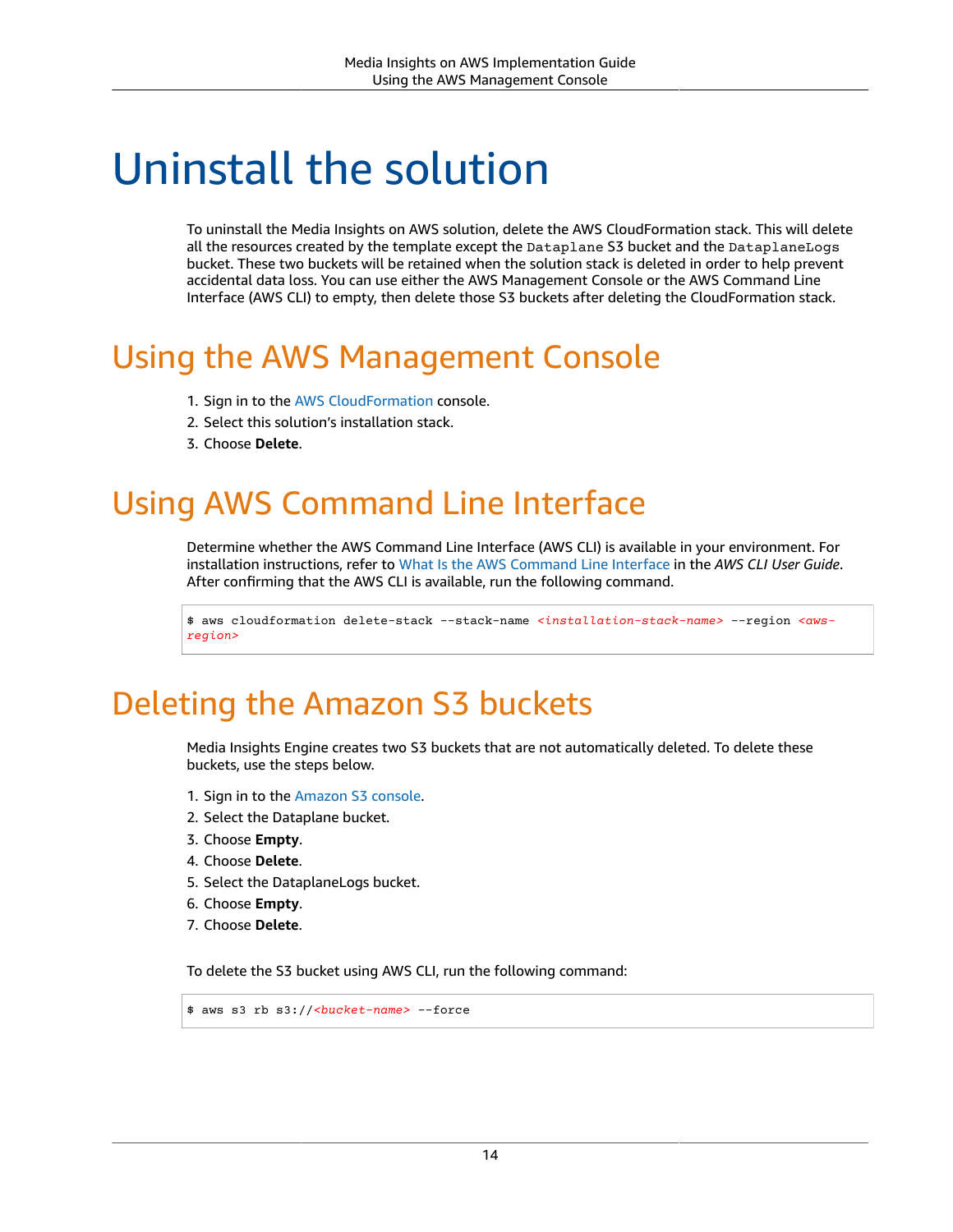## <span id="page-17-0"></span>Collection of operational metrics

This solution includes an option to send anonymous operational metrics to AWS. We use this data to help improve the quality of the solution. When invoked, the following information is collected and sent to AWS:

- **Solution ID:** The AWS solution identifier
- **Unique ID (UUID):** Randomly generated, unique identifier for each Media Insights on AWS deployment
- **Timestamp:** Data-collection timestamp
- **Instance Data:** The version of the solution that was deployed

Example data:

```
{
     "Solution": "SO0163",
     "UUID": "d84a0bd5-7483-494e-8ab1-fdfaa7e97687",
     "TimeStamp": "2021-03-01T20:03:05.798545",
     "Data": {
         "Version": "2.0.4",
         "CFTemplate": "Created"
     }
}
```
AWS owns the data gathered though this survey. Data collection is subject to the AWS [Privacy](http://aws.amazon.com/privacy/) Policy.

To opt out of this feature, set the SendAnonymousData parameter in the solution's media-insightsstack AWS CloudFormation template to a value of false. For details, refer to [Launch the stack \(p. 11\)](#page-13-1).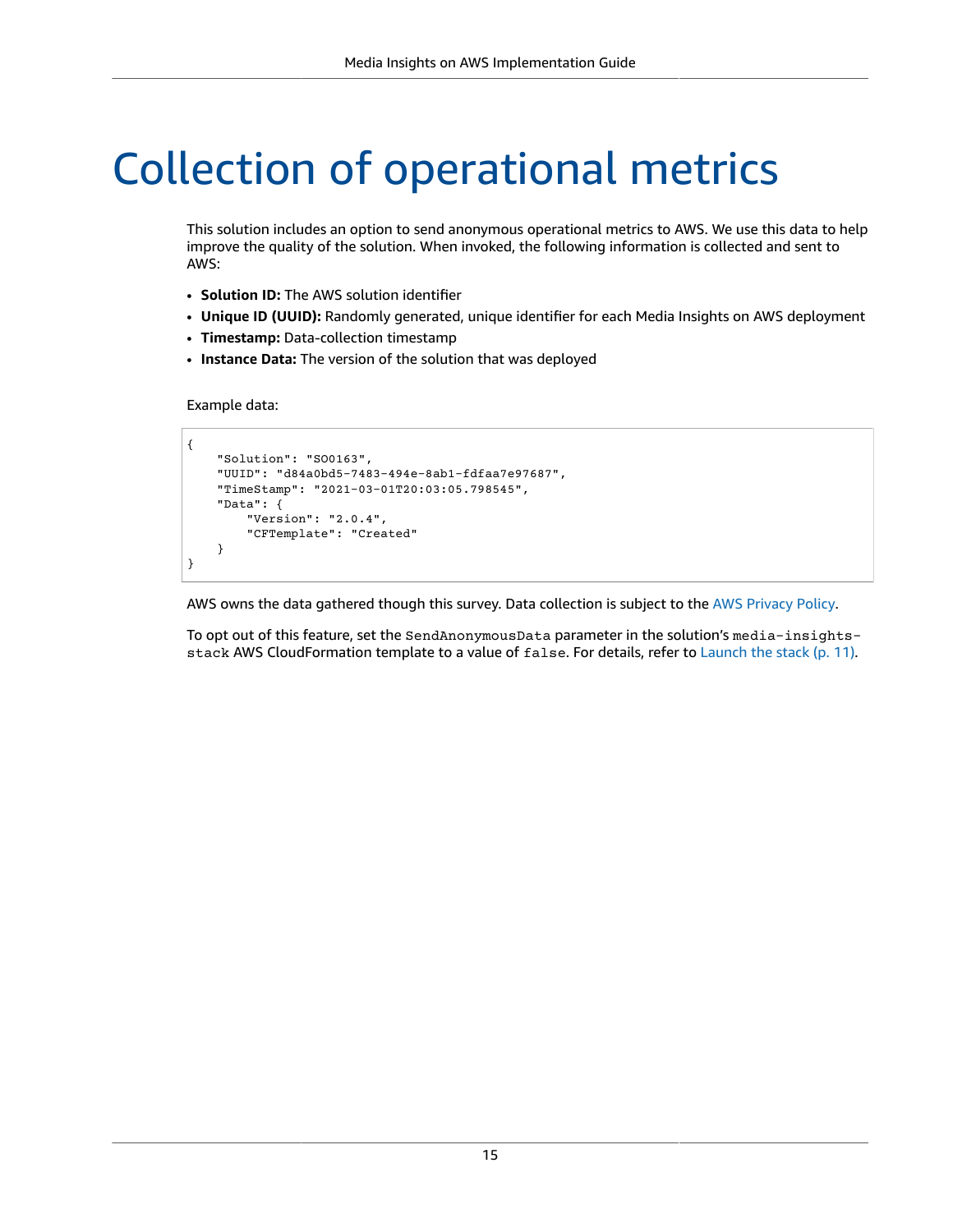## <span id="page-18-0"></span>Source code

Visit our solution GitHub [repository](https://github.com/aws-solutions/media-insights-on-aws/) to download the source files for this solution and to share your customizations with others. Refer to the [README.md](https://github.com/aws-solutions/media-insights-on-aws/blob/development/README.md) file for additional information.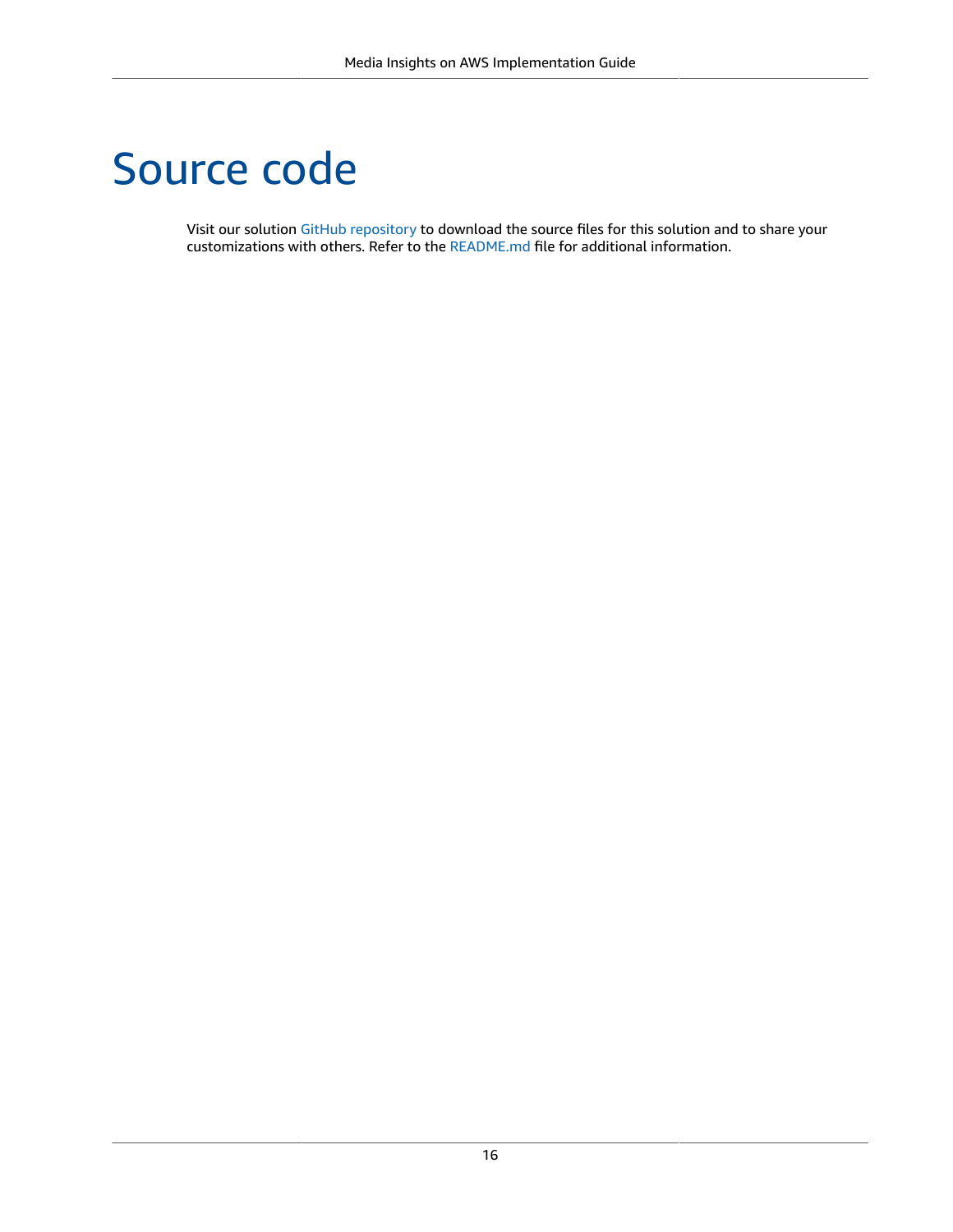# <span id="page-19-0"></span>Revisions

| <b>Date</b>       | Change                                                                                                                                                                                                                           |
|-------------------|----------------------------------------------------------------------------------------------------------------------------------------------------------------------------------------------------------------------------------|
| <b>April 2021</b> | Initial release (v2.0.5)                                                                                                                                                                                                         |
| <b>July 2021</b>  | Release v3.0.1: Updated AWS CloudFormation<br>template parameters for capturing operational<br>metrics. For more information, refer to the<br>CHANGELOG.md file in the GitHub repository.                                        |
| August 2021       | Release v3.0.2: bug fixes. For more information,<br>refer to the CHANGELOG md file in the GitHub<br>repository.                                                                                                                  |
| November 2021     | Release v3.0.4: bug fixes. For more information,<br>refer to the CHANGELOG.md file in the GitHub<br>repository.                                                                                                                  |
| January 2022      | Release v4.0.0: Added support for custom<br>language models in Amazon Transcribe and<br>source language auto-detection in Amazon<br>Translate. For more information, refer to the<br>CHANGELOG.md file in the GitHub repository. |
| February 2022     | Release v4.0.1: bug fixes. For more information,<br>refer to the CHANGELOG md file in the GitHub<br>repository.                                                                                                                  |
| April 2022        | Release v5.0.0: Added customer managed keys for<br>enhanced security. For more information, refer to<br>the CHANGELOG.md file in the GitHub repository.                                                                          |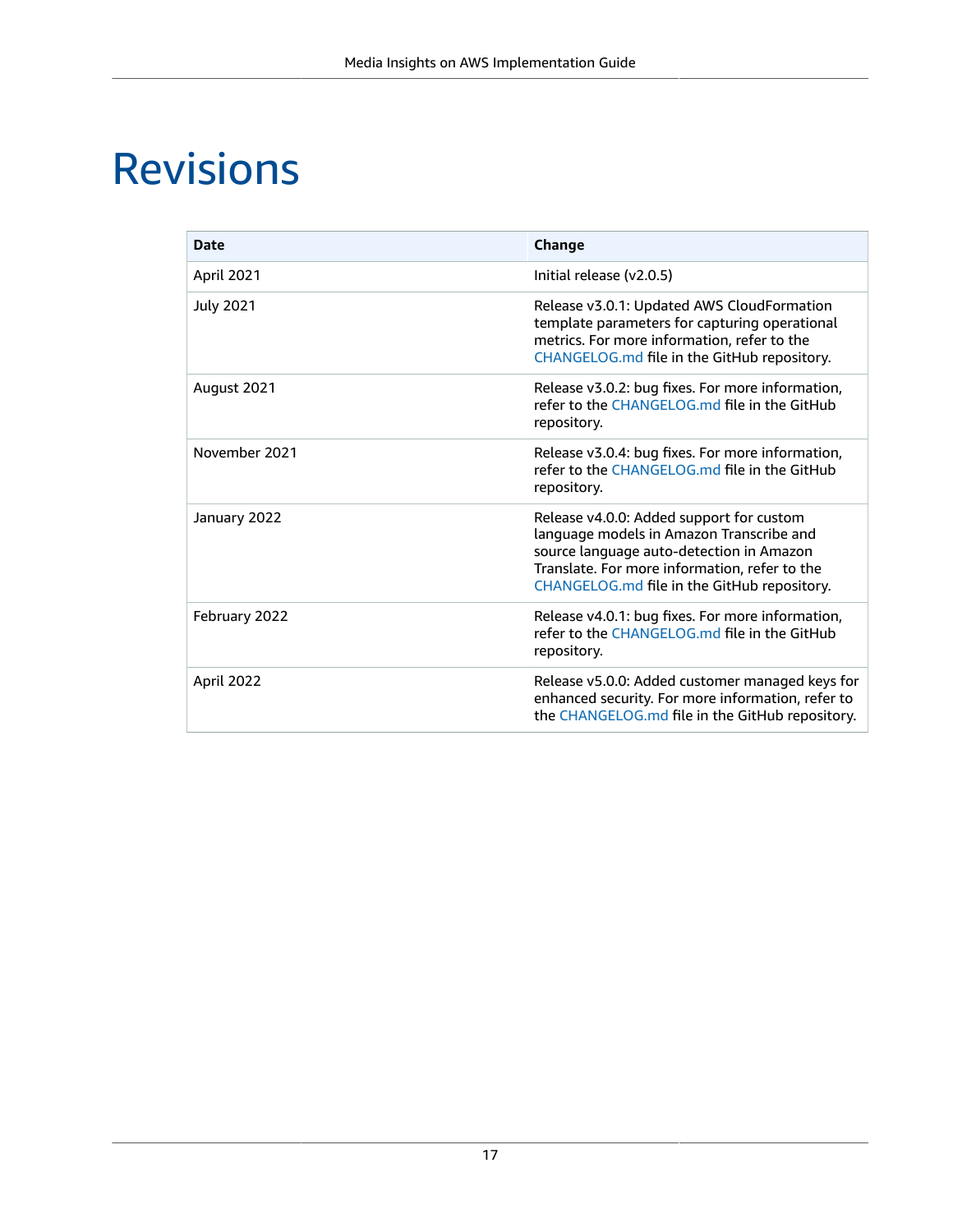# <span id="page-20-0"></span>**Contributors**

- Alex Burkleaux
- Brandon Dold
- Ian Downard
- Jill Adams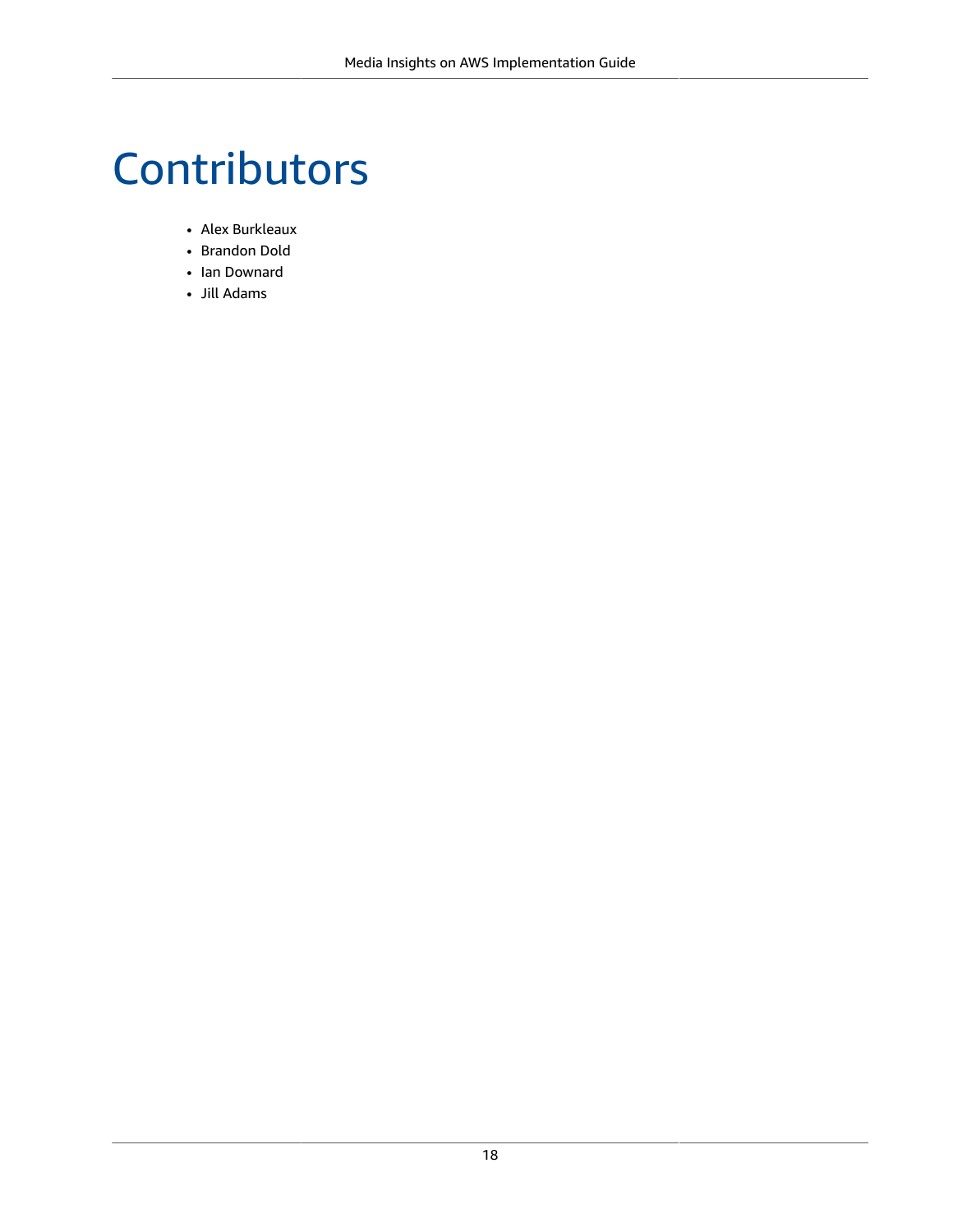## <span id="page-21-0"></span>**Notices**

Customers are responsible for making their own independent assessment of the information in this document. This document: (a) is for informational purposes only, (b) represents AWS current product offerings and practices, which are subject to change without notice, and (c) does not create any commitments or assurances from AWS and its affiliates, suppliers or licensors. AWS products or services are provided "as is" without warranties, representations, or conditions of any kind, whether express or implied. AWS responsibilities and liabilities to its customers are controlled by AWS agreements, and this document is not part of, nor does it modify, any agreement between AWS and its customers.

Media Insights on AWS is licensed under the terms of the of the Apache License Version 2.0 available at the Apache Software [Foundation](https://www.apache.org/licenses/LICENSE-2.0).